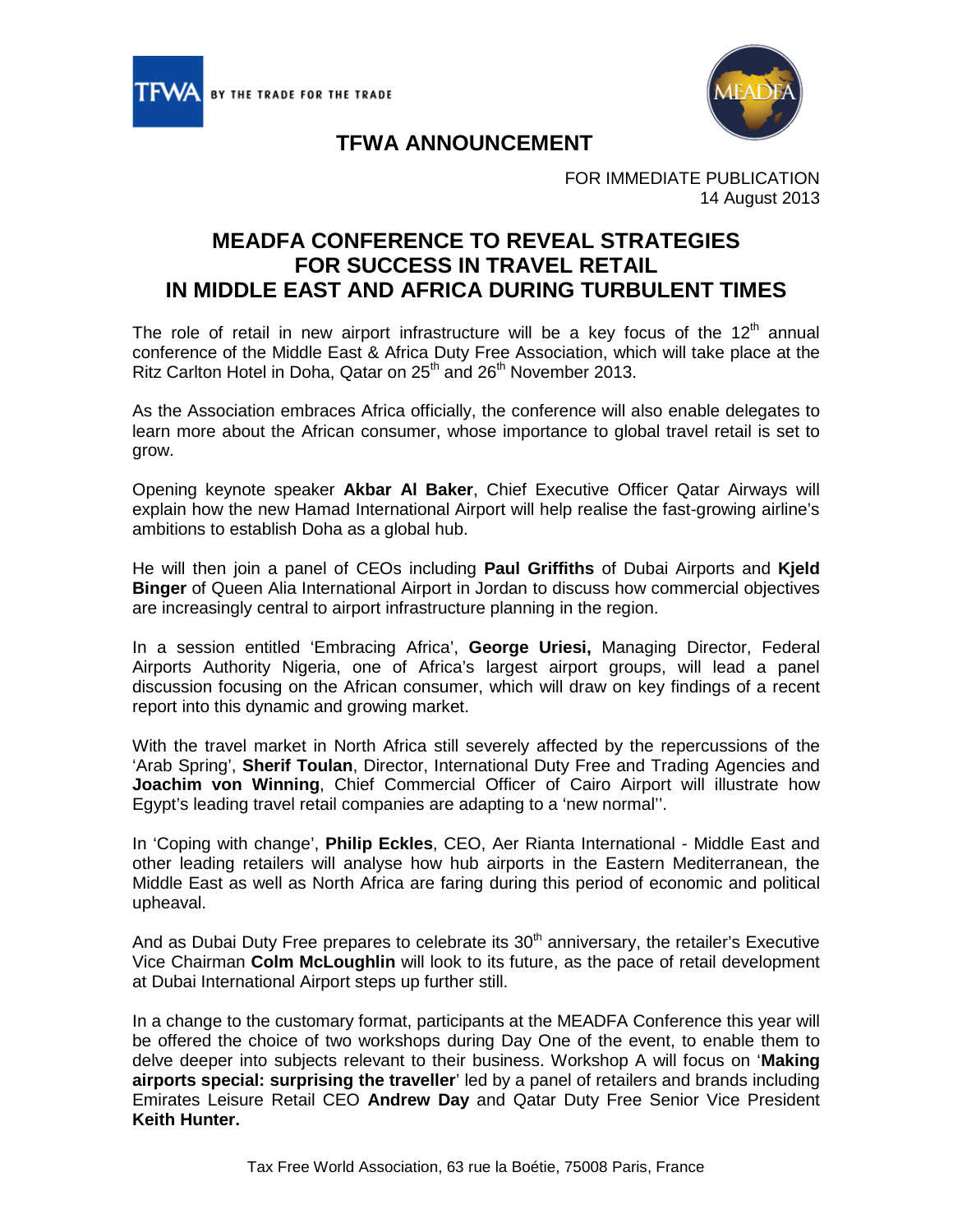Workshop B will look at '**Innovation inflight'**, featuring contributions from Emirates Airline Vice President Retail Services **John Sime,** Kenya Airways' **Emmy Letting** and Montblanc General Manager Travel Retail **Frank Passmann.** .

A session on "social media in action" will allow delegates to hear case studies from two travel retail companies with real expertise and experience in engaging the traveller in new ways: **Changi Airport Group** and **SSP**.

Providing an update on the key advocacy and regulatory issues facing the industry in the Middle East, Africa and beyond will be MEADFA President **Sean Staunton** and European Travel Retail Confederation President **Sarah Branquinho**.

The closing keynote speaker, **Jose Maria Palencia**, CEO, World Duty Free Group is well placed to provide inspiring testimony on how success can be achieved in airport retail. He will address the company's recent openings in Jordan as well as its long-awaited debut in Saudi Arabia, a market whose potential remains as yet untapped.

MEADFA President Sean Staunton commented: "Through our annual Conference, MEADFA has always tried to combine great content with ample networking opportunities, and this year will be no different. We're delighted with the quality of our speaker line-up and we're confident this will be another memorable event.

"The pace of change in the Middle East never slows, and when you add to that the growing importance of travelling consumers from Africa, we have a lot of ground to cover. We look forward to welcoming all those with an interest in our region to Doha for what will be a great event."

The 2013 MEADFA Conference will be moderated by **Dermot Davitt**, Vice Chairman and Editorial Director, The Moodie Report and **Michael Barrett**, Executive Officer, Asia Pacific Travel Retail Association.

The event's official media partners are The Moodie Report, Travel Retail & Duty Free Markets, Duty Free News International, Frontier, Frontier Brands, Travel Retail Business, Gulf Africa Magazine and The Decision Makers.

**Qatar Airways** has been named official airline of the 2013 MEADFA Conference and will offer preferential rates for delegates attending the event, including discounts of up to 15%. Please click here to make your flight booking: URL:qatarairways.com/meadfa2013, quoting the promo code DOHMEADFA13.

The Gala Dinner will be sponsored by **Qatar Duty Free** while **Dufry Sharjah** will sponsor the Welcome Cocktail. **Imperial Tobacco** has continued its support of the MEADFA Conference by sponsoring the Smoking Lounge. **Dubai Duty Free** and **AirStyle Travel Retail** are confirmed as Platinum Sponsors.

Registration for the Conference, which is managed by TFWA on behalf of MEADFA, will open in early September at [www.tfwa.com](http://www.tfwa.com/) with special rates for members of both Associations.

For any enquiries with regard to sponsorship opportunities, please contact Micheline Enkiri at the MEADFA office at [medfa@eim.ae.](mailto:medfa@eim.ae)